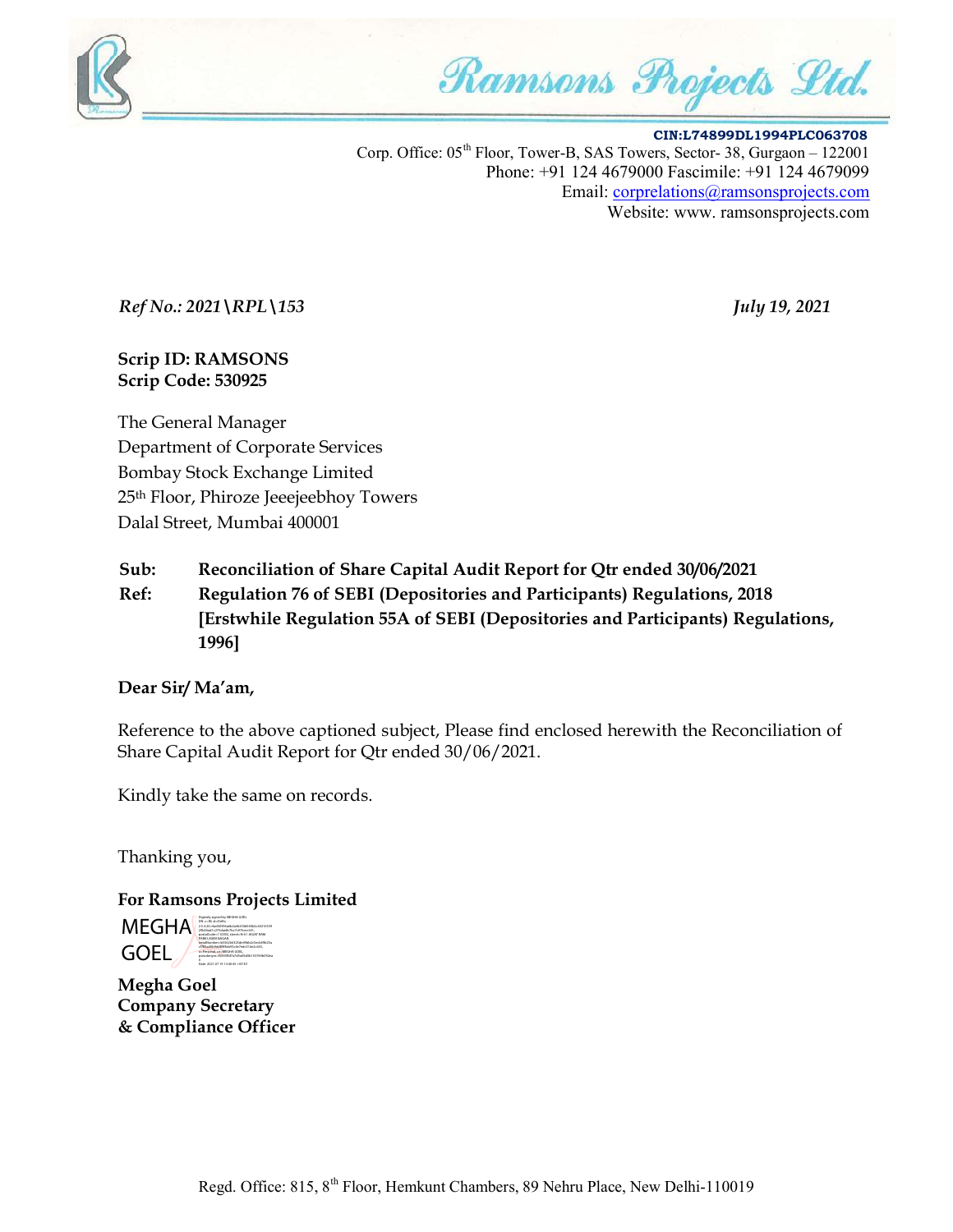

**Head Office:** 384P, Sector-40, Gurugram - 122003, Haryana, India. Ph.: +91-124-4370002, Fax : +91-124-4370002 E-mail :admin@kksinghassociates.com Website: www.kksinghassociates.com www.kksainc.com.

**To**

**The Board of Directors M/s. Ramsons Projects Limited 815, 8th Floor, Hemkunt Chambers 89 Nehru Place, New Delhi-110019**

# **CERTIFICATE**

We have examined the Register of Members, beneficiary details furnished by the Depositories and records/documents being maintained by M/s. Ramsons Projects Limited and M/s. Link Intime India Pvt. Ltd., its Registrar and Share Transfer Agents, for issuing this certificate in accordance with Regulation 76 of SEBI (Depositories and Participants) Regulations, 2018 [Erstwhile Regulation 55A of SEBI (Depositories and Participants) Regulations, 1996] read with circular D&CC/FITTC/CIR/16/2002 dated December 31, 2002 and circular No. CIR/MRD/DP/30/2010 dated September 6, 2010 issued by the Securities and Exchange Board of India.

In our opinion and to the best of our information and according to the explanations given to us and based on such verification as considered necessary, we hereby certify the Reconciliation of Share Capital Audit Report annexed herewith (in the prescribed format) for the quarter ended  $30<sup>th</sup>$  June, 2021.

> **For K. K. Singh and Associates Company Secretaries**

> > Nilesh Bhardwaj Date: 2021.07.15

Digitally signed by Nilesh Bhardwaj 16:10:52 +05'30'

**CS Nilesh Bhardwaj Partner CP No. 18820 UDIN: A051178C000638479** 

Date: 15.07.2021 Place: Gurugram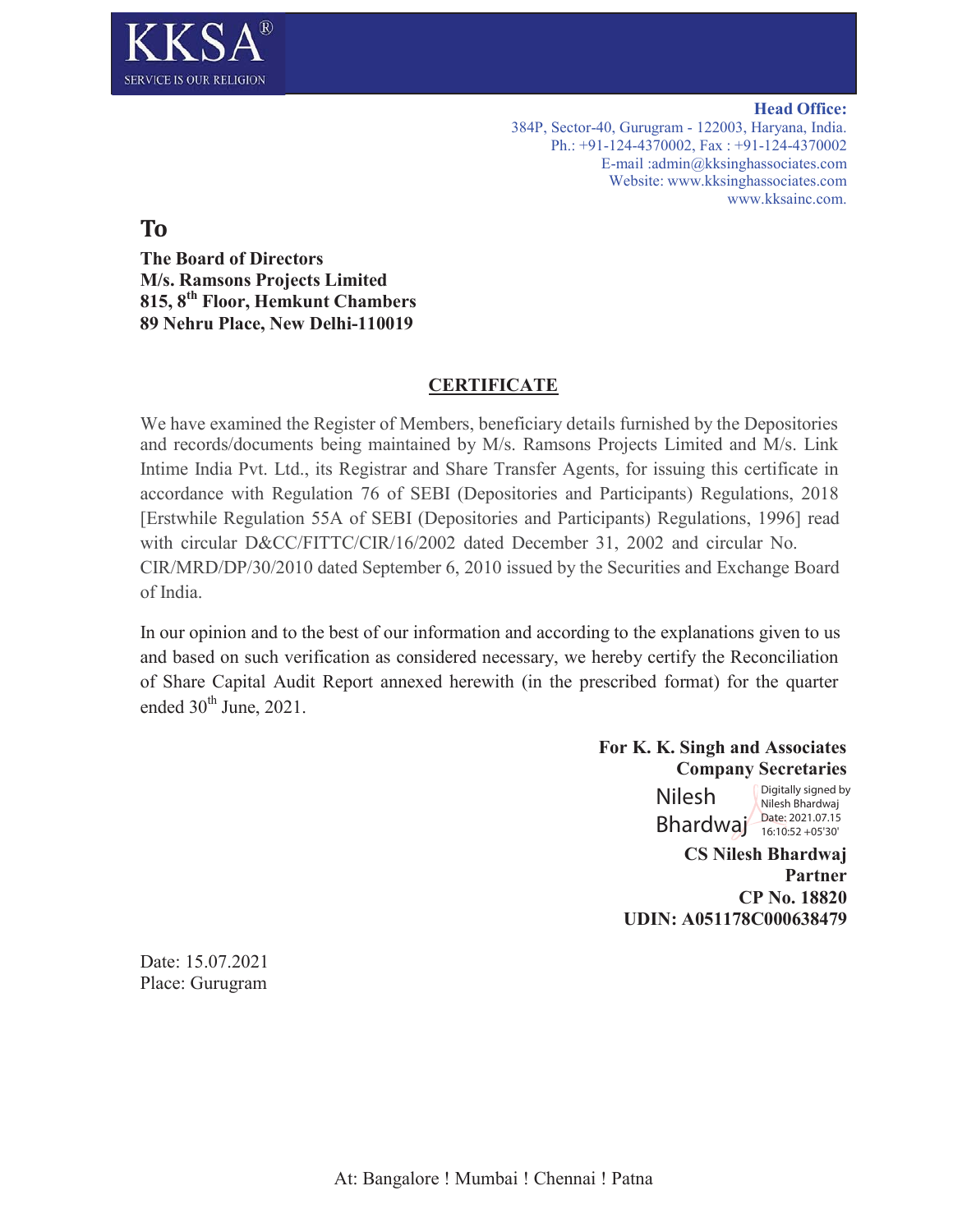

**Head Office:**

384P, Sector-40, Gurugram - 122003, Haryana, India. Ph.: +91-124-4370002, Fax : +91-124-4370002 E-mail :admin@kksinghassociates.com Website: www.kksinghassociates.com www.kksainc.com.

# **RECONCILIATION OF SHARE CAPITAL AUDIT REPORT**

| 1.               | For Quarter Ended                            |               |                                                 |                   | 30-06-2021                                          |           |                    |
|------------------|----------------------------------------------|---------------|-------------------------------------------------|-------------------|-----------------------------------------------------|-----------|--------------------|
| $\overline{2}$ . | <b>ISIN</b>                                  |               |                                                 |                   | INE609D01014                                        |           |                    |
| $\overline{3}$ . | Face Value                                   |               |                                                 |                   | Rs.10/- per Equity Share                            |           |                    |
| $\overline{4}$ . | Name of the Company                          |               |                                                 |                   | M/s. Ramsons Projects Limited                       |           |                    |
| 5.               | Registered Office Address                    |               |                                                 |                   | 815, 8 <sup>th</sup> Floor, Hemkunt Chambers, Nehru |           |                    |
|                  |                                              |               |                                                 |                   | Place, New Delhi-110019.                            |           |                    |
| 6.               | Correspondence Address                       |               |                                                 |                   | SAS Tower, Medanta Medicity, Sector-38,             |           |                    |
|                  |                                              |               |                                                 |                   | Gurugram-122001, Haryana.                           |           |                    |
| 7.               | Telephone & Fax No.                          |               |                                                 | Tel.:0124-4679000 |                                                     |           |                    |
|                  |                                              |               |                                                 |                   | Fax: 0124-4679099                                   |           |                    |
| 8.               | <b>Email Address</b>                         |               |                                                 |                   | corprelations@ramsonsprojects.com                   |           |                    |
| 9.               |                                              |               | Name of the Stock Exchange where the            |                   | <b>BSE</b>                                          |           |                    |
|                  | company's securities are listed              |               |                                                 |                   |                                                     |           |                    |
|                  |                                              |               |                                                 |                   | No. of Shares                                       |           | % of total issued  |
| 10.              |                                              |               |                                                 |                   |                                                     |           | capital<br>100.00% |
| 11.              | <b>Issued Capital</b>                        |               |                                                 |                   | 3006500                                             |           |                    |
|                  | Listed Capital (Exchange wise)<br><b>BSE</b> |               |                                                 |                   | 3006500                                             |           | 100.00%            |
| 12.              | Held in dematerialized form in CDSL          |               |                                                 |                   | 188756                                              |           | 6.28%              |
| 13.              |                                              |               | Held in dematerialized form in NSDL             |                   | 1569098                                             |           | 52.19%             |
| 14.              | Physical                                     |               |                                                 |                   | 41.53%<br>1248646                                   |           |                    |
| 15.              | Total No. of shares $(12+13+14)$             |               |                                                 |                   | 3006500                                             |           | 100.00%            |
| 16.              | Reasons for difference, if any,              |               |                                                 |                   | N.A.                                                |           |                    |
|                  |                                              |               | between $(10&11)$ , $(10&15)$ , $(11&15)$       |                   |                                                     |           |                    |
| 17.              |                                              |               | Certify the details of changes in share capital |                   |                                                     |           |                    |
|                  |                                              |               | during the quarter under consideration as per   |                   |                                                     |           |                    |
|                  | Table below:                                 |               |                                                 |                   |                                                     |           |                    |
|                  | Particulars                                  | No. of        | Applied                                         | Listed            | Whether                                             | Whether   | In-principal       |
|                  |                                              | <b>Shares</b> | /Not                                            | on                | intimated to                                        | intimated | Approval           |
|                  |                                              |               | Applied for                                     | Stock             | <b>NSDL</b>                                         | to CDSL   | Pending for        |
|                  |                                              |               | listing                                         | Exchan            |                                                     |           | SE (Specify        |
|                  |                                              |               |                                                 | ges               |                                                     |           | names)             |
|                  |                                              |               |                                                 | (Specify)         |                                                     |           |                    |
|                  |                                              |               |                                                 | Names)            |                                                     |           |                    |
|                  | N <sub>il</sub>                              | Nil           | Nil                                             | Nil               | Nil                                                 | Nil       | N <sub>il</sub>    |
|                  |                                              |               | *** Rights, Bonus, Preferential Issue,          |                   | Nil                                                 |           |                    |
|                  |                                              |               | ESOPS, Amalgamation, Conversion,                |                   |                                                     |           |                    |
|                  | Buyback, Capital Reduction,                  |               |                                                 |                   |                                                     |           |                    |
|                  |                                              |               |                                                 |                   |                                                     |           |                    |
|                  | Forfeiture, Any other (to specify)           |               |                                                 |                   |                                                     |           |                    |
|                  |                                              |               |                                                 |                   |                                                     |           |                    |